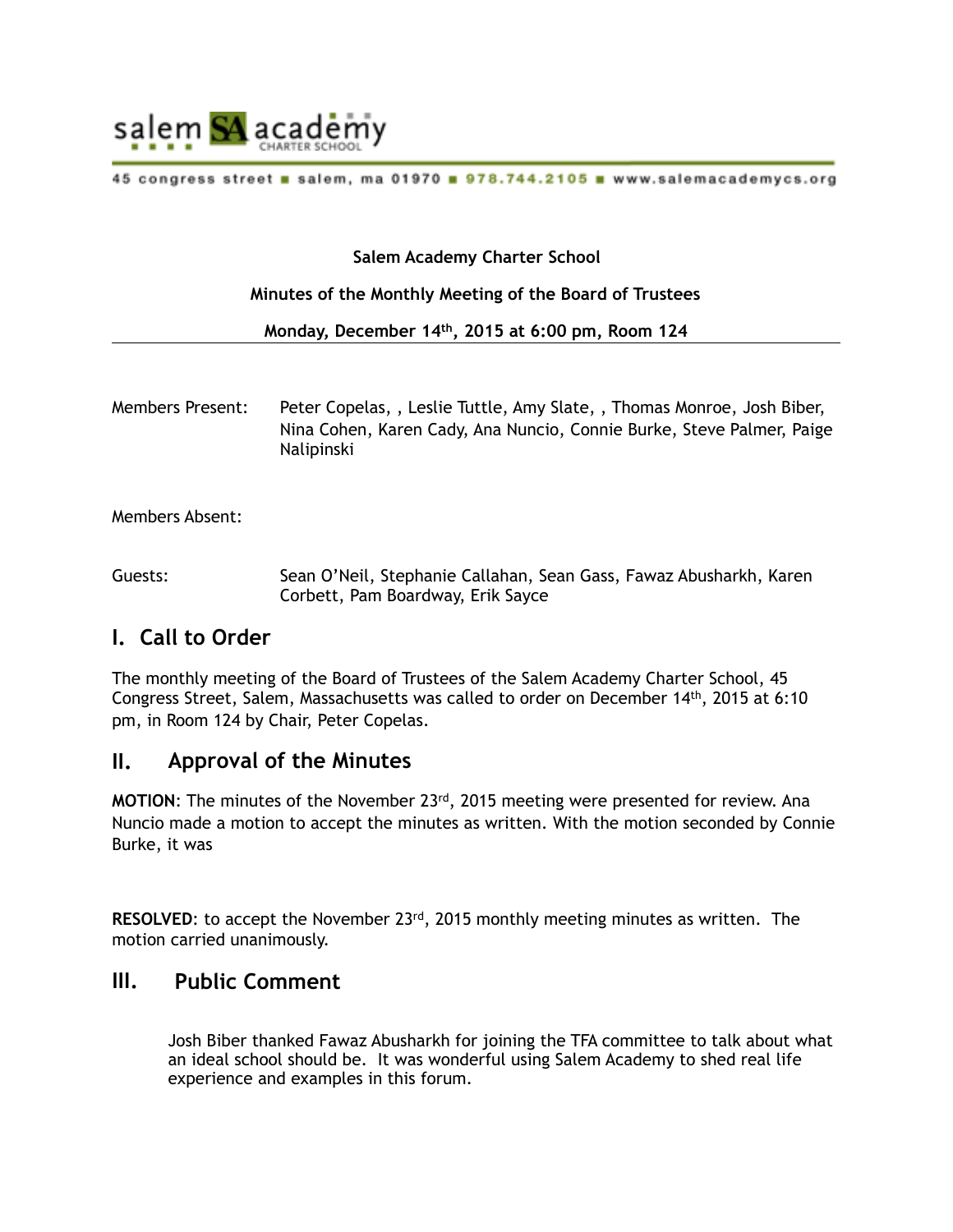### **IV. SFC Report Pam Boardway**

This year, there are 3 moderators on the SFC and Pam Boardway introduced herself to the Trustees as one of the moderators.

At the last SFC meeting, Drew Betts, the athletic Director at SACS presented and asked the SFC to help fund championship banners for the successful soccer and cross country seasons this past fall.

Sean O'Neil discussed the plans for the gymnasium, and the expansion of an arts wing. Parents are concerned about what is currently offered in terms of art and music. SACS needs to improve the facilities for music and art, and also increase staffing.

Stephanie Callahan also attended the meeting and summarized the PARCC results. She highlighted the high results and high growth at the lower school.

The SFC had conversation around what the SFC should be and how to increase parent involvement. At the next meeting, on January  $13<sup>th</sup>$ , the SFC will discuss the goals and purpose of the organization.

# **V. New Business**

**Physical Restraint Policy** 

Sean O'Neil explained that now, each school needs to identify a person as Coordinator of the Physical Restraint Policy, and this requires Board approval. The Dean of Students is the appropriate person for this role. The policy has made minor modifications to ensure safety of all students.

**MOTION**: Leslie Tuttle made a motion to name Chyna Onembo, the Dean of Students, as the Coordinator of the Physical Restraint Policy. With the motion seconded by Nina Cohen, it was:

**RESOLVED**: to name Chyna Onembo as the Coordinator of the Physical Restraint Policy. The motion carried unanimously.

**Board of Trustees**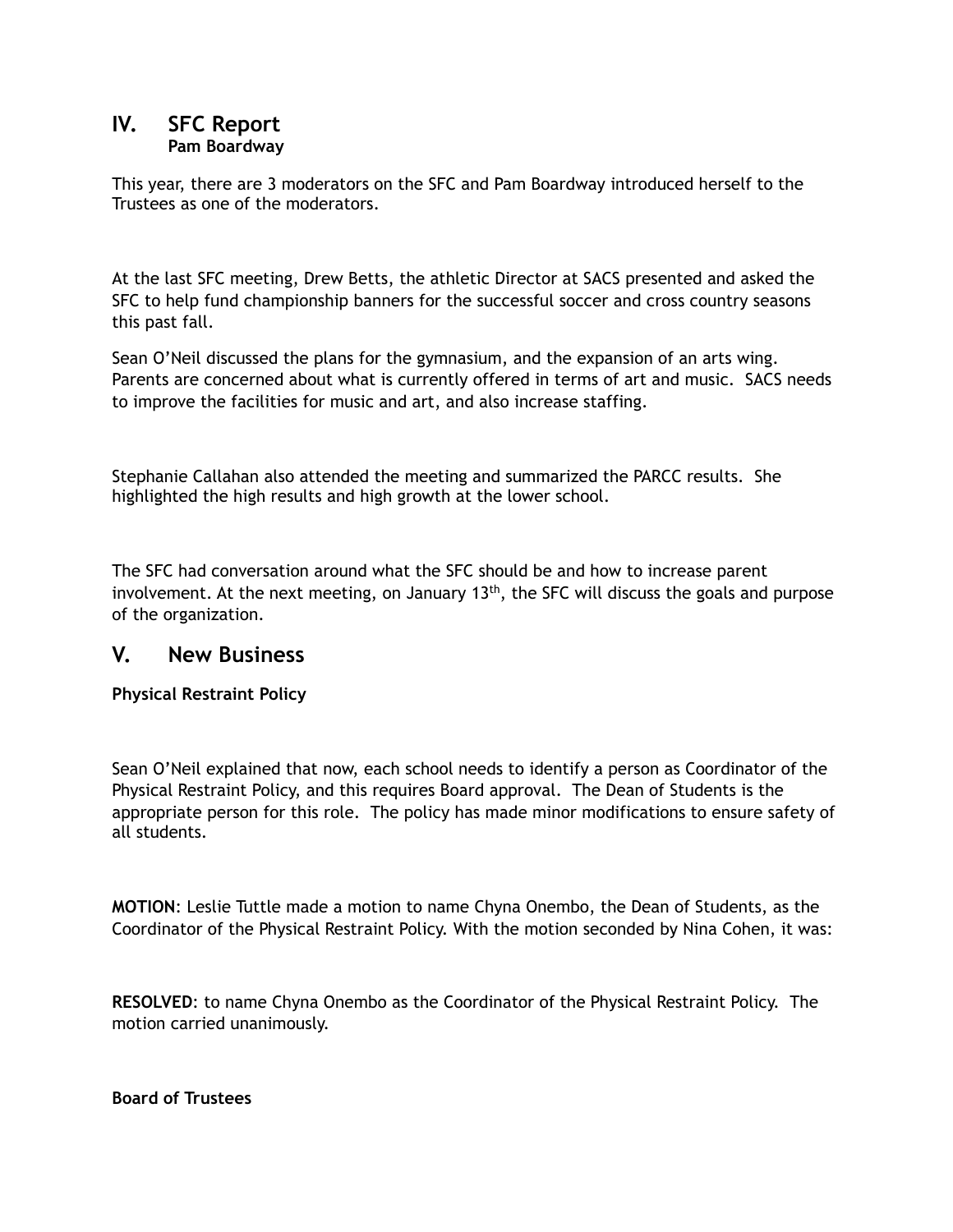Peter Copelas thanked Connie Burke for her service to the Board for six years. Tonight is her last meeting and he presented her with a copy of the SACS Charter in appreciation of her service.

In addition, the Board is required to vote on the new slate of officers. Peter Copelas is nominated as Board Chair, Leslie Tuttle as Vice Chair, Paige Nalipinski as Secretary, and Thomas Monroe as Treasurer.

**MOTION**: Connie Burke made a motion to accept the slate of nominees for 2016. With the motion seconded by Karen Cady, it was:

**RESOLVED**: to accept the proposed slate of nominees: Peter Copelas as Board Chair, Leslie Tuttle as Vice-Chair, Paige Nalipinski as Secretary, and Thomas Monroe as Treasurer. The motion carried unanimously.

The Board needed to vote to re-elect Josh Biber for a second term on the Board of Trustees, and elect Rick Jones for his first term.

**MOTION**: Nina Cohen made a motion to re-elect Josh Biber for a second term on the Board of Trustees. With the motion seconded by Thomas Monroe, it was:

**RESOLVED**: to re-elect Josh Biber to a second term. The motion carried unanimously.

**MOTION**: Steve Palmer made a motion to elect Rick Jones for a first term on the Board of Trustees. With the motion seconded by Paige Nalipinski, it was:

**RESOLVED**: to elect Rick Jones to his first term on the Board of Trustees. The motion carried unanimously.

The Board needed to vote to approve the slate of Committee Chairs.

**MOTION**: Steve Palmer made a motion to approve Committee Chairs for 2016 to include Amy Slate as the Education Committee Chair, Nina Cohen as the Development Committee Chair, Leslie Tuttle as the Facilities Committee Chair, Paige Nalipinski as the Human Resources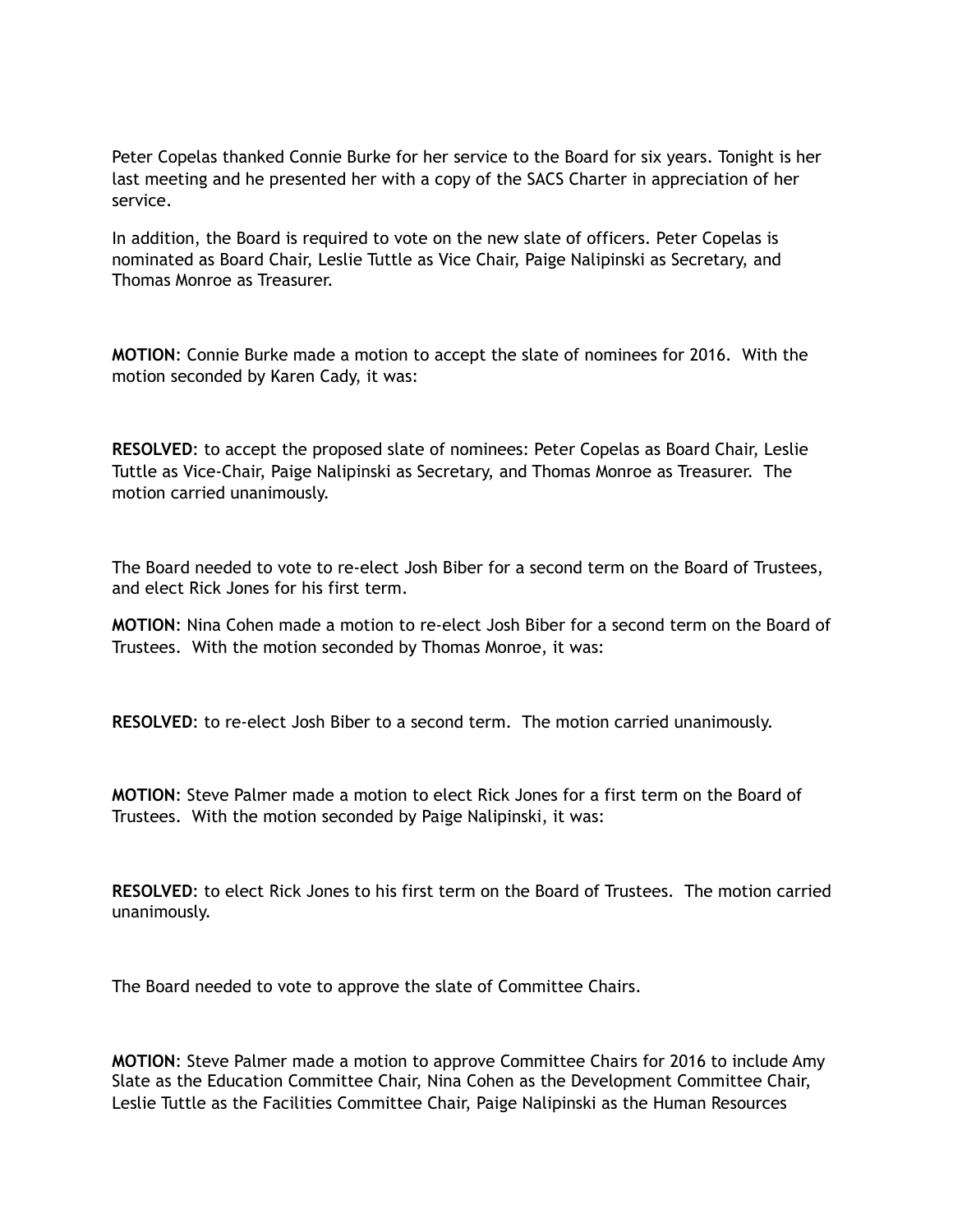Committee Chair, Thomas Monroe as the Finance Committee Chair, and Steve Palmer as the Executive Director Search Committee Chair. With the motion seconded by Connie Burke, it was:

**RESOLVED**: to accept the slate of Committee Chairs for 2016. The motion carried unanimously.

Finally, it was required that the Board vote separately to approve the Chair of the Trusteeship Committee.

**MOTION**: Steve Palmer made a motion to approve Paige Nalipinski as Chair of the Trusteeship Committee. With the motion seconded by Leslie Tuttle, it was:

**RESOLVED**: to approve Paige Nalipinski as Chair of the Trusteeship Committee. The motion carried unanimously.

## **VI. Head of School Report**

Stephanie Callahan and Sean Gass

Sean Gass reported on events in the Upper School. The AP Government teacher, Kimberly Stanhouse, hosted an event called, *We The People*. It is based on a nationwide curriculum created by the Supreme Court Justices. Students give testimony in front of a panel of judges on issues around the Constitution and current issues. A number of attorneys from the community were invited to act as the judges on our panel. The students were challenged and enjoyed the event. It was also very well attended.

The college application season is in full swing. 70 percent of students have submitted applications and students are starting to hear back. Evan Aroko and Luis Barreras have been chosen to receive Posse Scholarships and will join alumnus Herbie Charmont, SACS Class of 2011, at Center College in Kentucky.

SACS kicked off a partnership with Boston University, offering scholarships for our teachers towards a Master of Education degree.

The Upper School has hired a new paraprofessional. And we have hired a new part-time Assistant Dean of Students.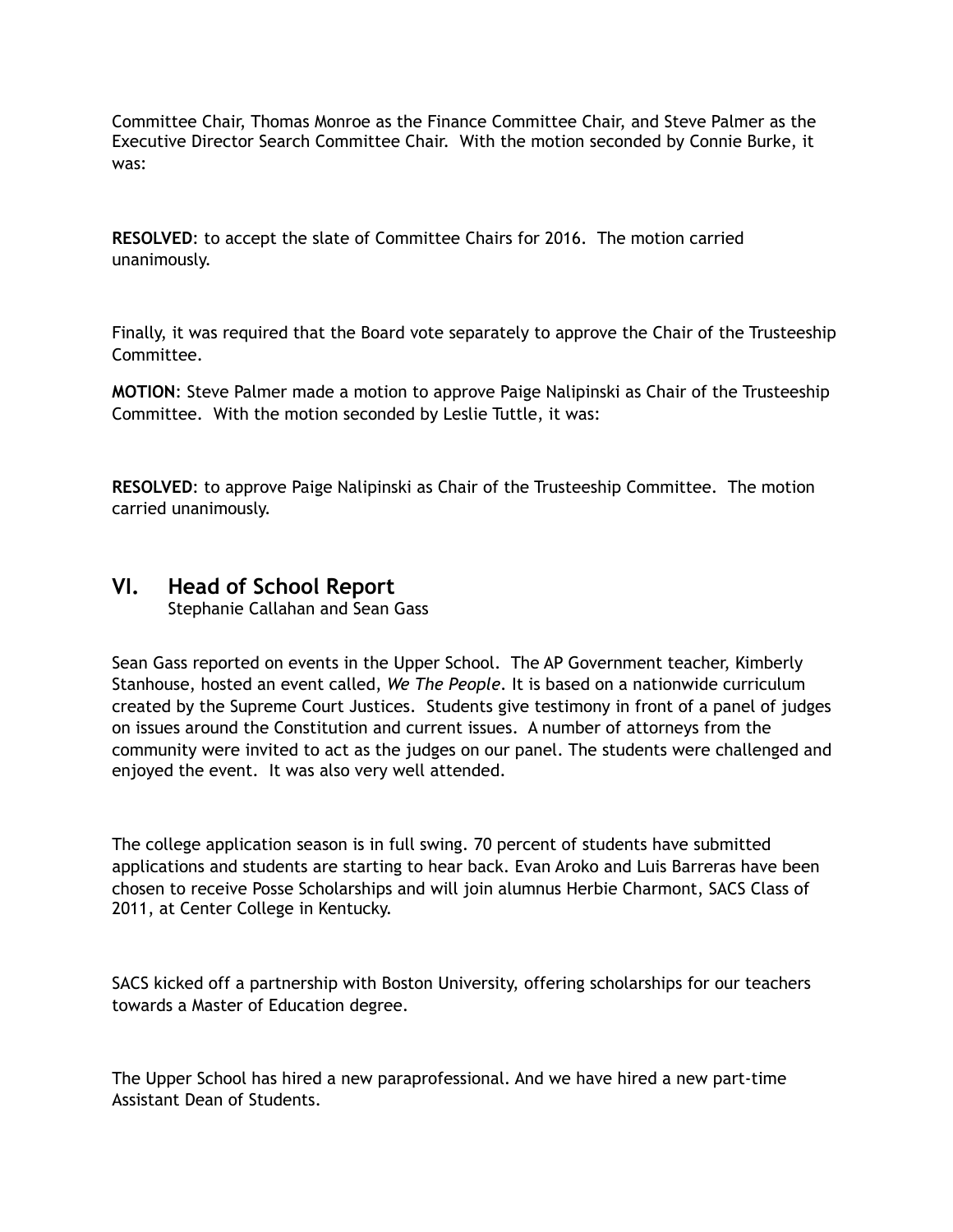The Spoken Word event is tomorrow night. Poetry Out Loud is a state-wide competition. The Shakespeare monologue competition is followed by the poetry slam. Tomorrow night kicks off this season.

Peter Copelas asked for more information regarding the Boston University Scholarship. Amy Slate responded that the School of Education is now offering classes in the evening for charter school teachers who teach at extended day schools. This is a part-time MA program for 2 years. Boston University is offering a 1/3 scholarship. Applications are being accepted now for fall 2016 classes.

Nina Cohen asked if Salem Academy will offer any assistance. Sean O'Neil replied that we will look at Professional Development budget to try to make small grants available. We will discuss this further.

### **VII. Executive Director Report**  Sean O'Neil

### **Enrollment**

Sean O'Neil reported that we are preparing for the 2016-2017 enrollments. The first Admissions Information Session was held on December. Additional Open Houses are planned for January 20 and February 23. There is typically a good turnout. We will send out our annual mailing to all  $5<sup>th</sup>$  and  $8<sup>th</sup>$  graders in the city in January, continue our newspaper ads, host individual visits, and promote admissions on our website and Facebook. We are maintaining our 420 enrollment number, but there continue to be fluctuations. We anticipate a possible 9th grade enrollment.

Steve Palmer asked about the fluctuations in enrollment this year compared with past years. Sean O'Neil replied that in the past we have had students leave for discipline reasons. This year, that hasn't happened. Student behavior is more appropriate this year. Teachers are helping students develop more positive citizenship skills.

Peter Copelas asked if SACS will be able to fill the middle school and 9<sup>th</sup> grade openings. Sean O'Neil replied that he believes enrollment will remain at 420 throughout the year, up until March 1<sup>st</sup>.

#### **Human Resources**

We have hired a new paraprofessional in the Upper School, and new Front Desk Administrative Assistant. Both hires seem to be very good matches and are going well.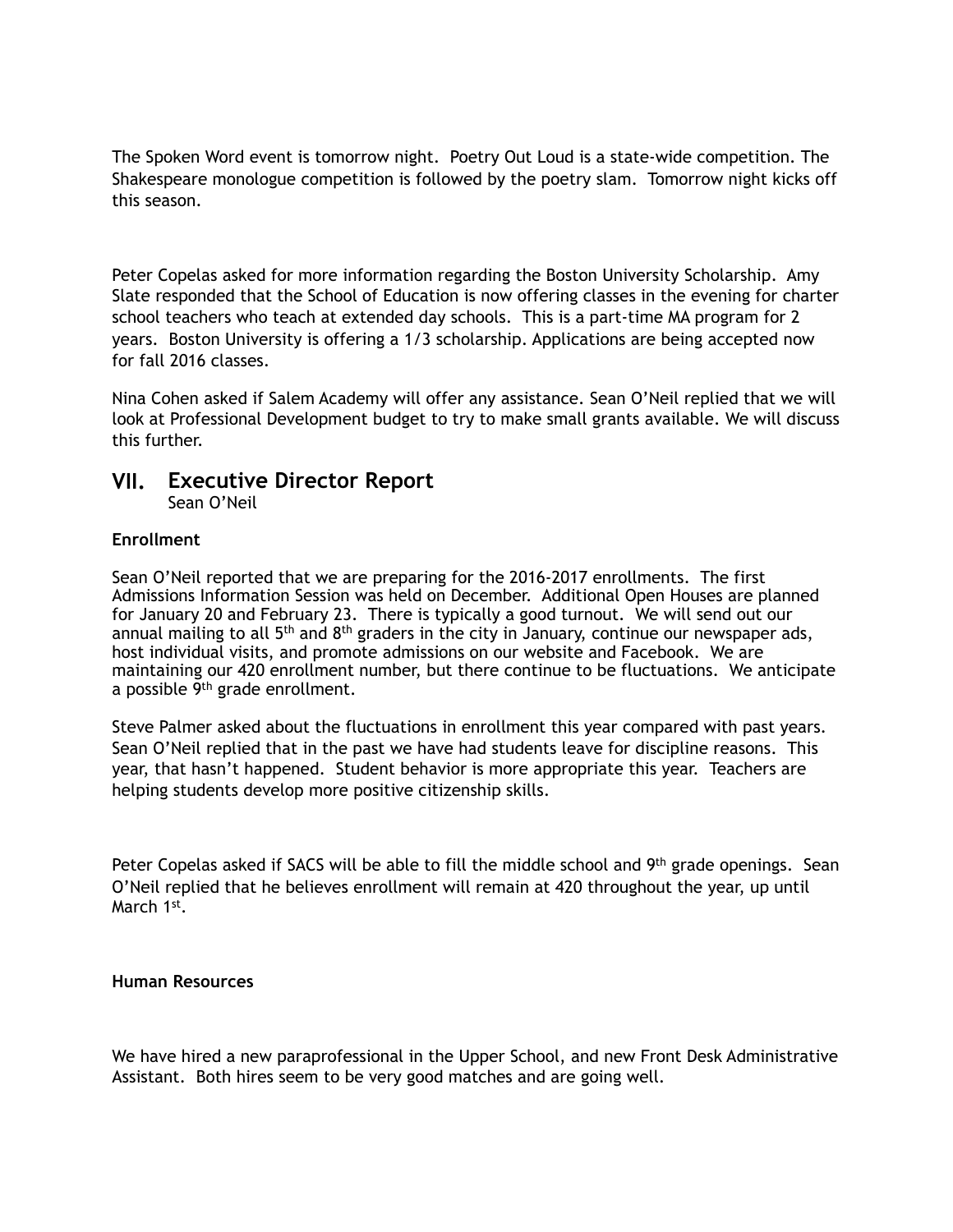## **VIII. Committee Reports**

**A. Finance Committee**  Chair, Connie Burke

There have been some changes for some software upgrades. The projected year end is fairly accurate.

We had budgeted for a rent reserve - so we are in good shape for the end of the year.

PARRC exams are now available on line. The Lower School needs to order 100 more chrome books to be able to use the computer based option across the school. This way every student has the same, easy access to take tests.

Peter Copelas asked if there is a 1-1 ratio in the upper school. Stephanie Callahan answered that there is a 1:1 ratio in the Upper School but the Chromebooks are assigned specifically to each student. The Upper School students take the computers home with them, carry them like a notebook, and are responsible for loss or damage. The Lower School chrome books stay in the school and are distributed from carts kept in teachers' classrooms. Having a 1-to-1 ratio in the Lower School would allow students to become more comfortable using computers on a daily basis, thus making them even more comfortable on test days.

Nina Cohen asked where the computers will be housed. Stephanie Callahan responded that we have carts for them. Nina Cohen added that she is intrigued by the concept of using technology in classroom.

Peter Copelas added that this will accelerate our move away from netbooks as well.

Connie Burke asked the Board for an approval of this expenditure in the amount of \$25,000. Our budget includes a rental reserve fund that we expect not to use, and so we can transfer \$25,000 from this reserve fund to the capital investments line. The funds exist in the budget; however, we are just moving them to a different expense line.

Paige Nalipinski asked if students do take computers home, are they asked to sign a waiver. Sean Gass replied that students and parents have been asked to sign an agreement to be financially responsible for loss.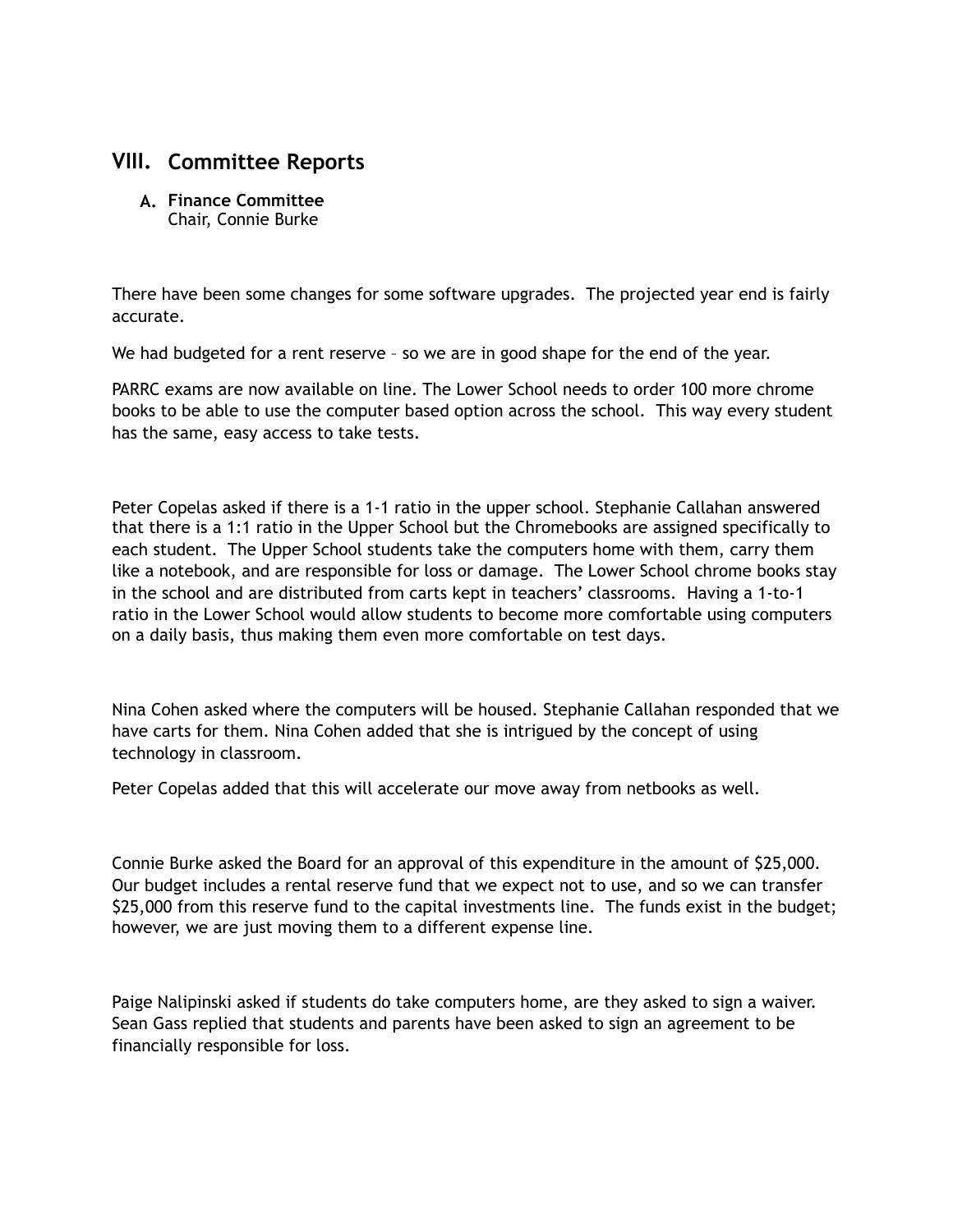**MOTION**: Steve Palmer made a motion to approve the purchase of new Chrome Books for the lower school in the amount of \$25,000. With the motion seconded by Leslie Tuttle, it was:

**RESOLVED**: to approve the purchase of new Chrome Books. The motion carried unanimously.

#### **B. Facilities Committee.**  Leslie Tuttle, Chair

Leslie Tuttle and Sean O'Neil reported on the latest developments regarding the expansions. SACS is working with attorneys to find out what our position is regarding the prevailing wage requirements. We should have an answer by end of month. Shetland Park is still looking for contractors. In addition, they are looking at constructing the gym on top of the parking garage. We should have more answers by the New Year.

Sean O'Neil explained the option of going forward with the Arts Center in Building 2. The space is available now, although it will take some time to renovate. Currently, we are looking for at least a small theatre space. We would like to consider looking at the gym and arts center as two separate projects so we can start on the Arts Center as soon as possible. Sean O'Neil is already working with Mark Meche to develop some initial plans.

Connie Burke asked if the music program will be housed there. Sean O'Neil replied that ideally the following components would be included: 2 music rooms, 2 arts studios, a dance studio, a health classroom, 2 music practice rooms, and a small theatre.

**C. Development committee.**  Steve Palmer, Chair

Steve Palmer shared that we have until September 1, 2016 to raise \$40, 000 in order to receive the matching funds from the Amelia Peabody Foundation. They will match dollar for dollar.

Nina Cohen added that we hope to reach all of the parents in different ways to help raise funds. Erik Sayce, Director of Communication, has made pledge cards and will identify a list of key donors. We will implement an on-line fundraising option as well.

#### **D. Transition Planning**  Steve Palmer, Chair

Steve Palmer will email the search plan for a new Executive Director to all trustees. He asked for comments beginning in January. He is working on assigning dates and responsibilities to the action plan.